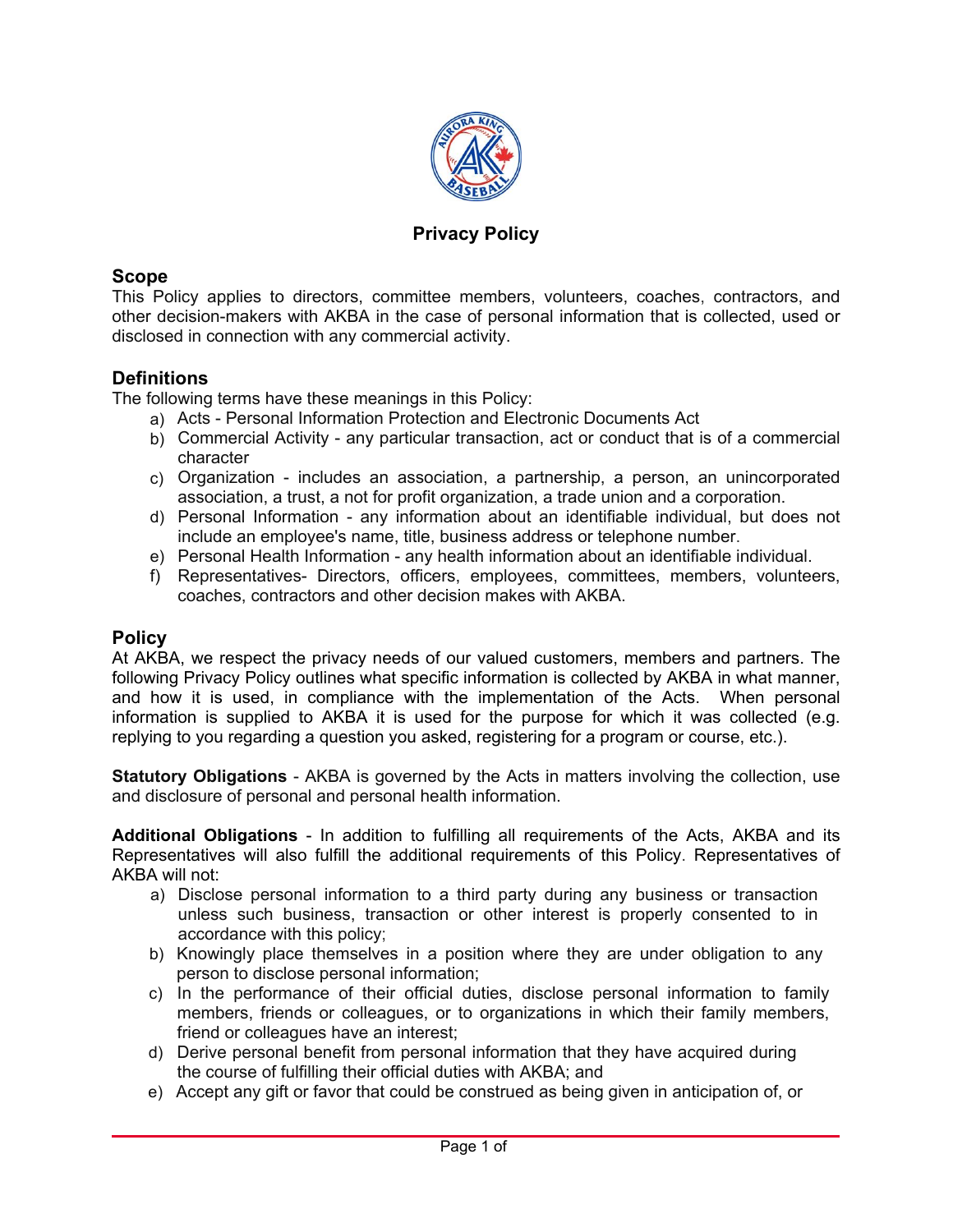in recognition for, the disclosure of personal information.

Ruling on Policy - Except as provided in the Acts, the Board of Directors of AKBA will have the authority to interpret any provision of this Policy that is contradictory, ambiguous, or unclear.

Board approved last: 23 October 2019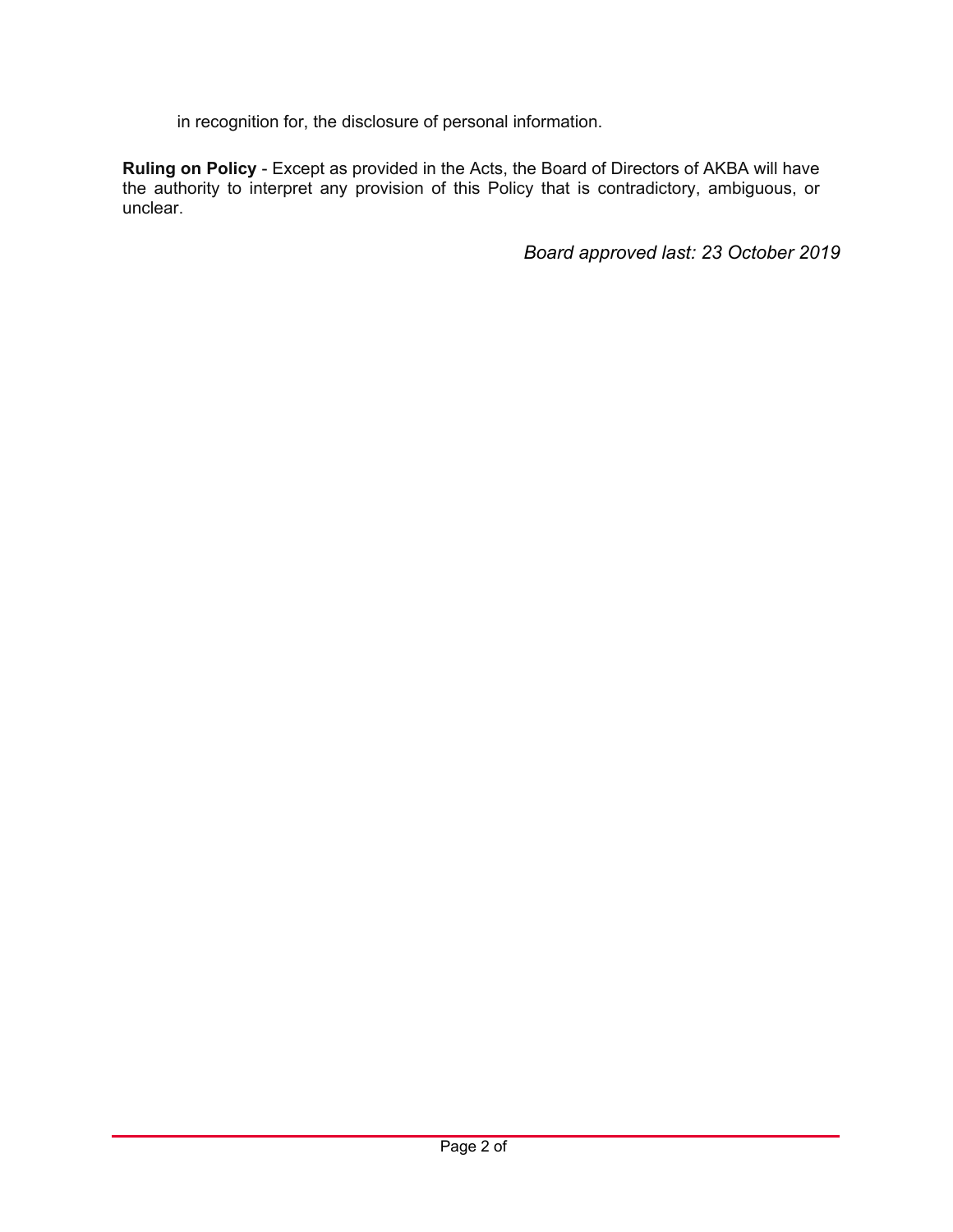# **Operational Procedures**

### **Article 2 - Accountability**

2.1 **Personal Information** - AKBA will be responsible for personal information that is in its custody or under its control and will implement policies and practices to secure all personal information during collection, use and disclosure.

2.2 **Privacy Officer** - AKBA will designate an individual to oversee the implementation and monitoring of this Privacy Policy and the security of personal information.

2.3 **Duties** - The Privacy Officer will:

- a) Implement procedures to protect personal information;
- b) Establish procedures to receive and respond to complaints and inquiries;
- c) Ensure all volunteers implements the proper procedures to protect personal information.
- d) Make his/her identity and contact information known to the public via AKBA's web site and will be publicly accessible;
- e) Respond to all requests and inquiries in regard to personal information;
- f) Train volunteers and communicate to volunteers information about the AKBA's policies and practices; and
- g) Develop information to explain AKBA's policies and procedures to members and the public.

2.4 **Disclosure to Third Parties** - A contract made with a third-party having access to personal information held by AKBA will include a clause that ensures the third party does not breach AKBA's privacy policies.

2.5 **Information** - Information will be made available to the public via AKBA's website explaining privacy policies and procedures.

2.6 **Annual Review** - This Policy will be reviewed annually by the Privacy Officer and necessary changes will be made to ensure the protection of personal information and compliance with the law.

#### **Article 3 - Identifying Purposes**

3.1 **Collection** - AKBA will only collect information reasonably necessary for the identified purposes set out in Article 3.3 and will identify in writing the purposes for which personal information is collected at or before the time of collection. The purposes will be stated in a manner that an individual can reasonably understand how the information will be used or disclosed.

3.2 **Notification** - Before or at the time of collecting personal information AKBA will notify the individual in writing or orally the purposes for which the information is collected and the name of the Privacy Officer.

3.3 **Purpose** - Personal information may be collected from prospective members, members, participants, coaches, referees, managers, and volunteers ("Individuals") and used by AKBA Representatives for purposes that include, but are not limited to, the following:

- a) Name, address, phone number, cell phone number, fax number and e-mail address for the purpose of providing information to AKBA.
- b) Nationality for statistics as required by Sport Canada
- $c)$  NCCP number, education, resumes and experience for database entry at the Coaching Association of Canada to determine level of certification and coaching qualifications.
- d) Credit card information for registration at conferences, purchasing equipment, coaching manuals and other resources.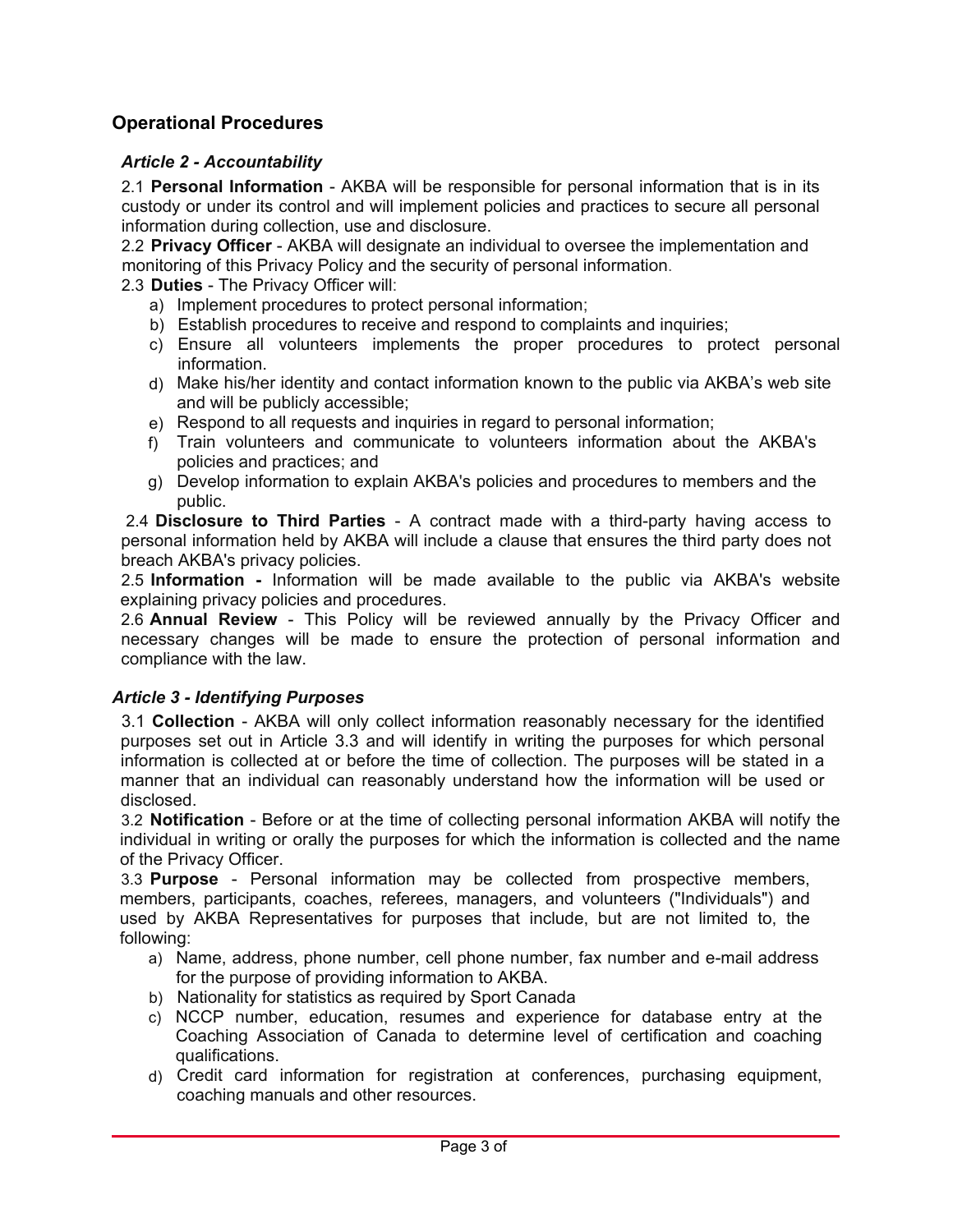- e) Date of birth and athlete biography for media releases and to determine age group.
- f) Banking information, social insurance number, criminal records check, resume, and beneficiaries for AKBA's payroll, company insurance and health plan.
- g) Personal health information including provincial health card numbers, allergies, emergency contact and past medical history for use in the case of medical emergency.
- h) Personal health information for individuals with a disability in order to determine eligibility to compete and classification.
- i) Athlete information including height, dietary supplements taken, uniform size, shoe size, feedback from coaches and trainers, performance results, biography information and AKBA registration number for required registration forms, outfitting uniforms, media relations, and components of selection.
- j) Athlete whereabouts information including sport/discipline, training times and venues, training camp dates and locations, travel plans, competition schedule, and disabilit\, if applicable, for Canadian Centre for Ethics in Sport inquiries for the purpose of out of competition doping testing.
- k) Individual measurements for adjusting equipment.
- I) Body weight, mass and body fat index to monitor physical response to training and to maintain an appropriate weight for competition.
- m) Marketing information including attitudinal and demographic data on individual members to determine membership demographic structure, and program wants and needs. n)
- n) Passport numbers and frequent flyer numbers for travel purposes.
- o) Individuals providing their addresses or e-mail addresses to AKBA will receive an advertisement from new and existing Corporate Partners, an alumni letter, a newsletter and donation request for the purpose of fundraising.

3.4 **Purposes not Identified** - AKBA will seek consent from individuals when personal information is used for a purpose not previously identified. This consent will be documented as to when and how it was received.

### **Article 4 - Consent**

4.1 Consent - AKBA will obtain consent from individuals at the time of collection prior to the use or disclosure of this information.

4.2 **Lawful Means** - Consent will not be obtained by deception.

4.3 **Requirement** - AKBA will not, as a condition of a product or service, require an individual to consent to the collection, use or disclosure of information beyond that required to fulfill the specified purpose.

4.4 **Form** - Consent may be written, oral or implied. In determining the form of consent to use, AKBA will take into account the sensitivity of the information, as well as the individual's reasonable expectations. Individuals may consent to the collection and specified used of personal information in the following ways:

- a) By filling out an application form;
- b) By signing a form;
- c) By checking a check off box;
- d) By providing written consent either physically or electronically;
- e) By consenting orally in person; or
- f) By consenting orally over the phone.

4.5 Withdrawal - An individual may withdraw consent to the collection, use or disclosure of personal information at any time, subject to legal or contractual restrictions, provided the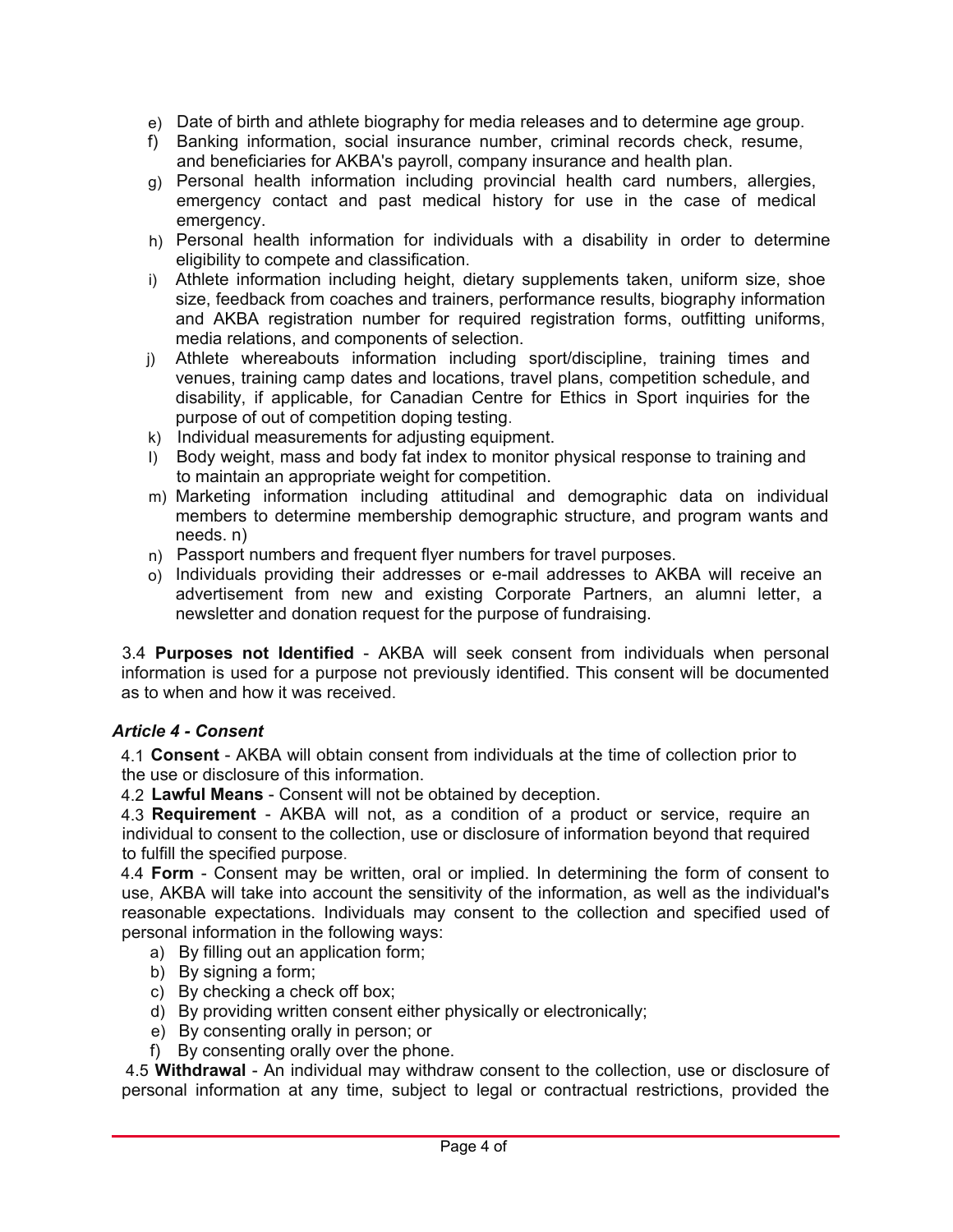individual gives one week's notice of such withdrawal. AKBA will inform the individual of the implications of such withdrawal.

4.6 **Legal Guardians** - Consent will not be obtained from individual who are minors, seriously ill, or mentally incapacitated and therefore will be obtained from a parent, legal quardian or person having power of attorney.

4.7 **Exceptions for Collection** - AKBA is not required to obtain consent for the collection, of personal information if:

- a) it is clearly in the individual's interests and consent is not available in a timely way:
- b) knowledge and consent would compromise the availability or accuracy of the information and collection is required to investigate a breach of an agreement or contravention of a federal or provincial law;
- c) the information is for journalistic, artistic or literary purposes;
- d) the information is publicly available as specified in the Acts.

4.8 **Exceptions for Use** - AKBA may use personal information without the individual's knowledge or consent only:

- a) if AKBA has reasonable grounds to believe the information could be useful when investigating a contravention of a federal, provincial or foreign law and the information is used for that investigation;
- b) for an emergency that threatens an individual's life, health or security;
- c) for statistical or scholarly study or research (AKBA must notify the Privacy Commissioner before using the information);
- d) if it is publicly available as specified in the Acts;
- e) if the use is clearly in the individual's interest and consent is not available in a timely way: or
- f) if knowledge and consent would compromise the availability or accuracy of the information and collection was required to investigate a breach of an agreement or contravention of a federal or provincial law.

4.9 **Exceptions for Disclosure** - AKBA may disclose personal information without the individual's knowledge or consent only:

- a) to a lawyer representing AKBA;
- b) to collect a debt the individual owes to AKBA;
- c) to comply with a subpoena, a warrant or an order made by a court or other body with appropriate jurisdiction;
- d) to a government institution that has requested the information, identified its lawful authority, and indicated that disclosure is for the purpose of enforcing, carrying out an investigation, or gathering intelligence relating to any federal, provincial or foreign law; or that suspects that the information relates to national security or the conduct of international affairs; or is for the purpose of administering any federal or provincial law:
- e) to an investigative body named in the Acts or government institution on AKBA's initiative when AKBA believes the information concerns a breach of an agreement, or a contravention of a federal, provincial, or foreign law, or suspects the information relates to national security or the conduct of international affairs;
- f) to an investigative body for the purposes related to the investigation of a breach of an agreement or a contravention of a federal or provincial law;
- g) in an emergency threatening an individual's life, health, or security (AKBA must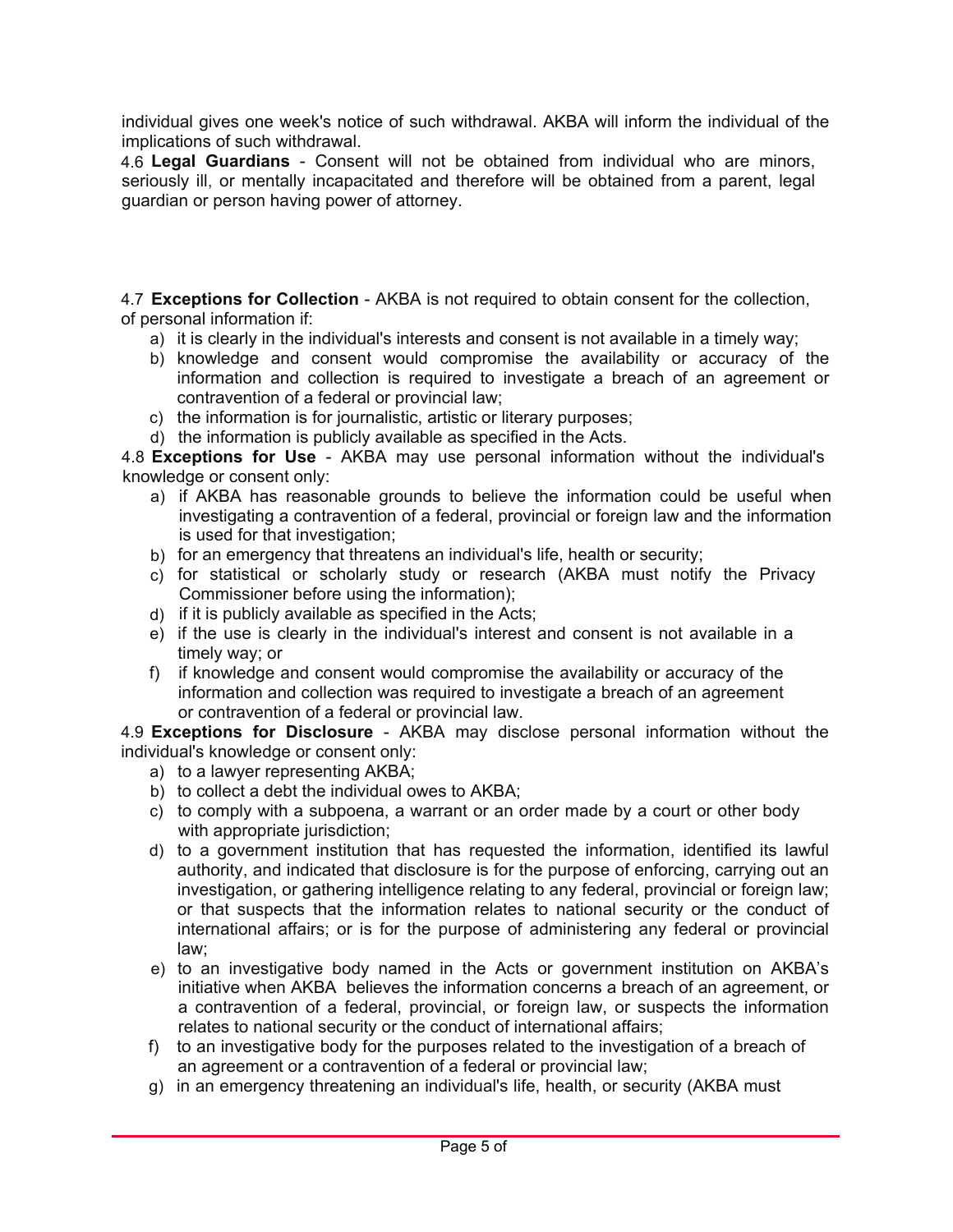inform the individual of the disclosure);

- h) for statistical, scholarly study or research (AKBA must notify the Privacy Commissioner before disclosing the information);
- i) to an archival institution;
- j) 20 years after the individual's death or 100 years after the record was created;
- $k)$  if it is publicly available as specified in the regulations; or
- I) if otherwise required by law.

### **Article 5 - Limiting Collection**

5.1 **Limiting Collection** - AKBA will not collect personal information indiscriminately. Information collected will be for the purposes specified in Article 3.3.

5.2 Method of Collection - Information will be collected by fair and lawful means.

#### Article 6 - Limiting Use, Disclosure, and Retention

6.1 **Limiting Use** - Personal information will not be used or disclosed for purposes other than those for which it was collected as described in Article 3.3, except with the consent of the individual or as required by law.

6.2 **Retention Periods** - Personal information will be retained for certain periods of time in accordance with the following:

- a) Registration data and athlete information will be retained for a period of three years after an individual has left the program in the event that the individual chooses to return to the program;
- b) Parental/family information will be retained for a period of three years after an individual has left the program in the event that the individual chooses to return to the program;
- c) Credit Card information will be destroyed immediately upon completion of a financial transaction.
- d) Information collected by coaches will be retained for a period of three years after an individual has left the program in the event that the individual chooses to return to the program, and in order to communicate program and conference dates.
- e) Employee information will be retained for a period of seven years in accordance with Canada Customs and Revenue Agenc\ requirements.
- f) Personal health information will be immediately destroyed in the event that the individual chooses to leave the program
- g) Personal health information of Paralympic athletes will be retained for a period of three \ears after an individual has left the program in the event that the individual chooses to return to the program;
- h) Marketing information will be immediately destroyed upon compilation and analysis of collected information.
- i) As otherwise may be stipulated in federal or provincial legislation.

6.3 **Destruction of Information** - Documents will be destroyed by way of shredding and electronic files will be deleted in their entirety.

6.4 **Exception** - Personal information that is used to make a decision about an individual will be maintained for a minimum of one year of time to allow the individual access to the information after the decision has been made.

6.5 Third Parties- Information which has been consented to be disclosed to a third party will be protected by a third-party agreement to limit use and disclosure.

#### **Article 7 - Accuracy**

7.1 **Accuracy** - Personal information will be accurate, complete and up to date as is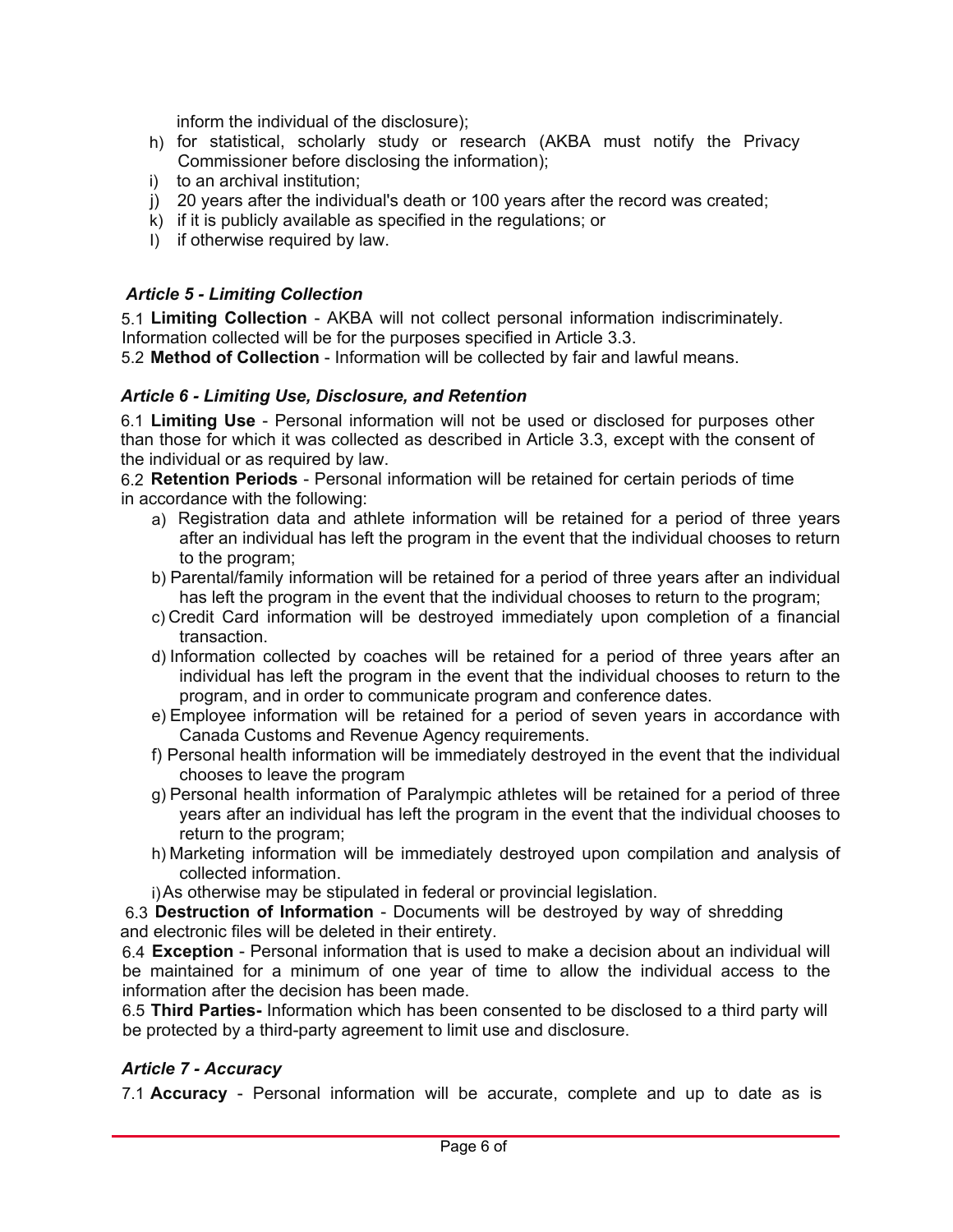necessary for the purposes for which it is to be used to minimize the possibility that inappropriate information may be used to make a decision about the individual.

7.2 **Update** - Personal information will only be updated if it is necessary to fulfill the purposes for which the information was collected unless the personal information is used on an ongoing basis.

7.3 **Third Parties** - Personal information disclosed to a third party will be accurate and upto- date.

#### **Article 8 - Safeguards**

8.1 **Safeguards** - Personal information will be protected by security safeguards appropriate to the sensitivity of the information against loss or theft, unauthorized access, disclosure, copying, use or modification.

8.2 **Sensitivity -** The nature of the safeguards will be directly related to the level of sensitivity of the personal information collected. The more sensitive the information, the higher the level of security employed.

8.3 Methods of Protection - Methods of protection and safeguards include, but are not limited to, locked filing cabinets, restricted access to offices, security clearances, need-toknow access and technological measures including the use of passwords, encryption, and firewalls

8.4 Volunteers - Volunteers will be made aware of the importance of maintaining personal information confidential and may be required to sign confidentiality agreements.

8.5 **Coaches Information** - Personal information in the possession of coaches will be secured in a locked filing cabinet and/or on a password protected computer managed by the VP of Finance & Admin and only accessed by the Board & Member Services Coordinator.

8.6 **Financial Information** - Personal information of volunteers will be secured in a locked filing cabinet and/or on a password protected computer accessed only by the VP of Finance & Admin.

8.7 **Membership Information** - Membership information will be secured in a locked filing cabinet and/or on a password protected computer accessed only by the Board and other key volunteers with the permission of the VP of Member Services.

8.8 **Athlete Information** - Athlete information will be secured in a locked filing cabinet in AKBA's office and/or on a password-protected computer, accessed only by the Board and other key volunteers with the permission of the VP of Member Services.

8.9 **Marketing Information** - Marketing information will be secured in a locked filing cabinet and on a password-protected computer, both of which will only be accessed by the VP of Finance & Admin.

#### **Article 9 - Openness**

9.1 Openness - AKBA will make publicly available information about its policies and practices relating to the management of personal information. This information will be in a form that is generally understandable.

9.2 **Information** - The information made available will include:

- a) the name or title, and the address, of the person who is accountable for the organization 's policies and practices and to whom complaints or inquiries can be forwarded:
- b) the means of gaining access to personal information held by the organization;
- c) a description of the type of personal information held by the organization, including a general account of its use;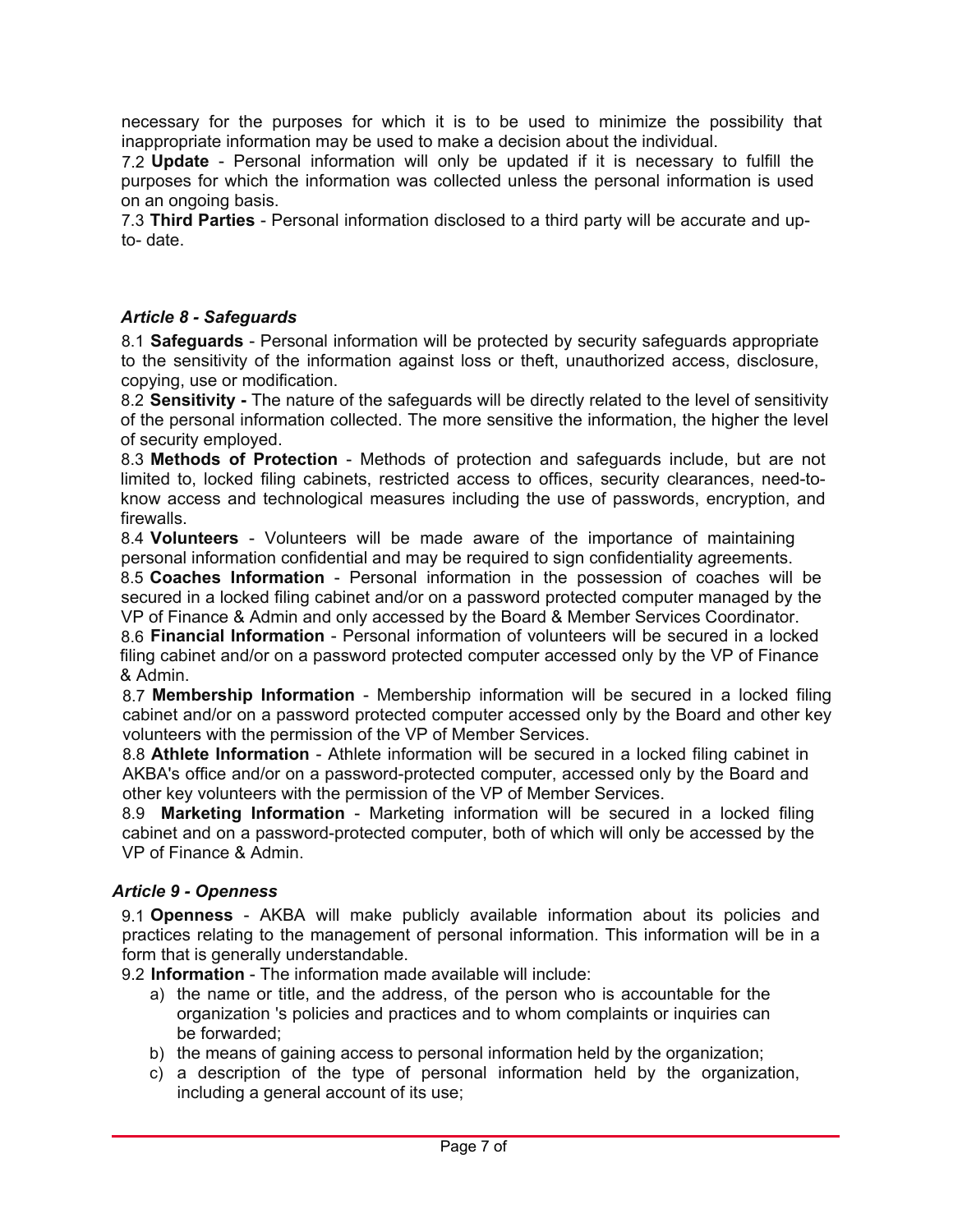- $d)$  a copy of any brochures or other information that explain the organization's policies, standards, or codes; and
- e) organizations such as Rowing Canada, and Coaches Association of Canada in which personal information is made available.

## **Article 10 - Individual Access**

10.1 **Individual Access** - Upon written request, and assistance from AKBA, an individual will be informed of the existence, use, and disclosure of his or her personal information and will be given access to that information.

10.2 **Amendment** - An individual will be able to challenge the accuracy and completeness of the information and have it amended as appropriate.

10.3 **Denial** - An individual may be denied access to his or her personal information and provided a written explanation as to why if:

- a) the information is prohibitively costly to provide;
- b) the information contains references to other individuals;
- c) the information cannot be disclosed for legal, security, or commercial proprietary reasons, and
- d) the information is subject to solicitor-client or litigation privilege.

10.4 **Contents of Refusal** - If AKBA determines that the disclosure of personal information should be refused, AKBA must inform an individual the following:

- a) the reasons for the refusal and the provisions of the Acts on which the refusal is based;
- b) the name, position title, business address and business telephone number of the Privacy Officer who can answer the applicant's questions; and
- c) that the individual may ask for a review within thirty  $(30)$  days of being notified of the refusal.

10.5 **Source** - Upon request, the source of personal information will be disclosed along with an account of third parties to whom the information may have been disclosed.

10.6 **Identity** - Sufficient information may be required to confirm an individual's identity prior to providing that individual an account of the existence, use, and disclosure of personal information.

10.7 **Response** - Requested information will be disclosed within 30 days of receipt of the request at minimal expense for copying or no cost to the individual, unless there are reasonable grounds to extend the time limit. The requested information will be provided in a form that is generally understandable.

10.8 **Costs** - Costs may only be levied if an individual is informed in writing in advance of the approximate cost and has agreed to proceed with the request.

10.9 **Inaccuracies** - If personal information is inaccurate or incomplete, it will be amended as required and the amended information will be transmitted to third parties in due course.

10.10 **Unresolved Complaints** - An unresolved complaint from an individual in regard to the accuracy of personal information will be recorded and transmitted to third parties having access to the information in question.

### **Article 11 - Challenging Compliance**

11.1 **Challenges** - An individual will be able to challenge compliance with this Policy and the Acts to the designated individual accountable for compliance.

11.2 **Procedures** - Upon receipt of a complaint AKBA will:

- a) Record the date the complaint is received;
- b) Notify the Privacy Officer who will serve in a neutral, unbiased capacity to resolve the complaint;